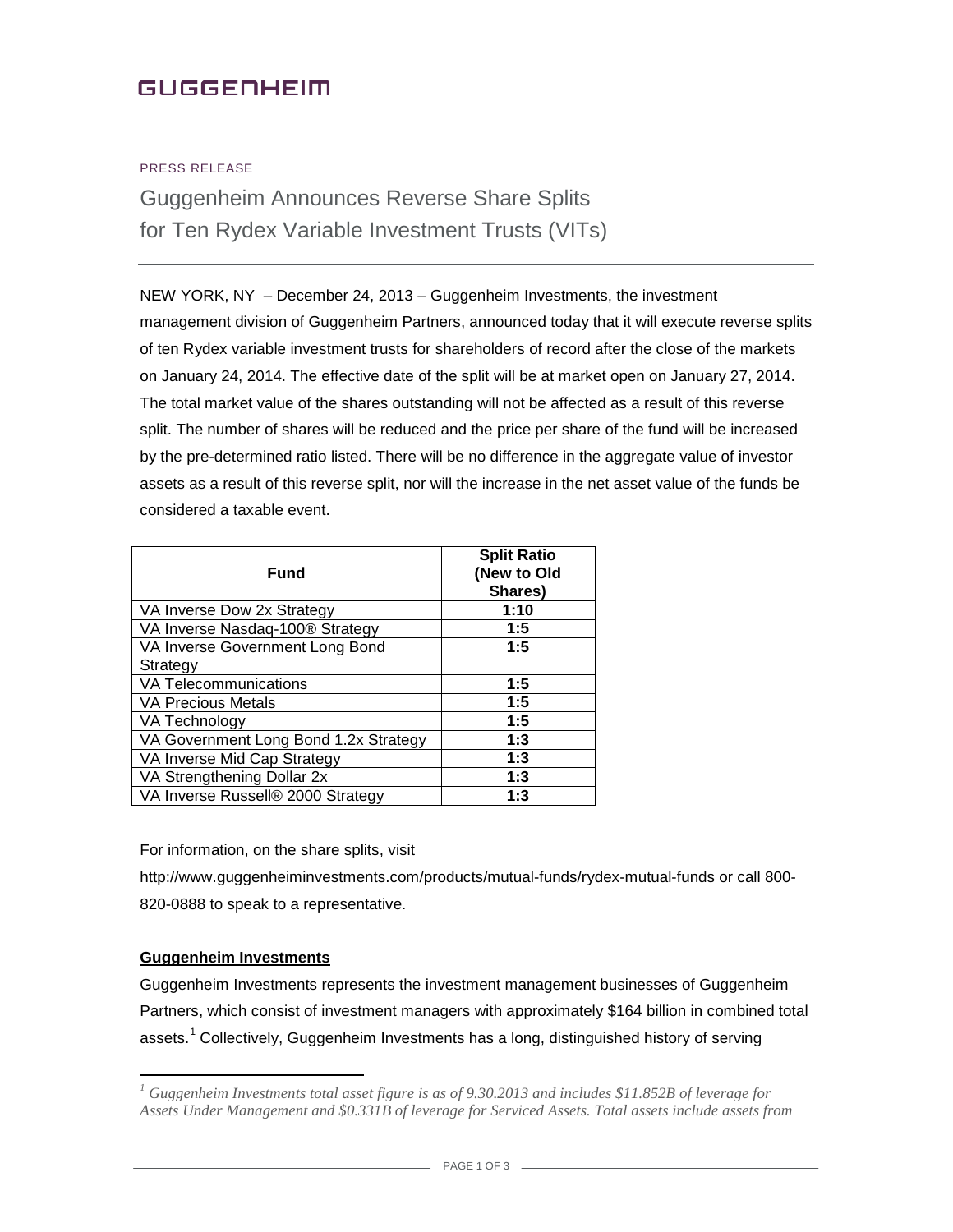## **GUGGENHEIM**

institutional investors, ultra-high-net-worth individuals, family offices and financial intermediaries. Guggenheim Investments offers clients a wide range of differentiated capabilities built on a proven commitment to investment excellence. Guggenheim Investments has offices in Chicago, New York City and Santa Monica, along with a global network of offices throughout the United States, Europe, and Asia.

Guggenheim Investments offers investors a broad range of ETPs—domestic and international equity, fixed-income and currency—to provide the core building blocks for portfolios, access to hard-to-reach market segments, as well as targeted investment choices.

#### **For general inquiries please contact:**

 $\overline{a}$ 

Jeaneen Pisarra Guggenheim Investments 212.518.5367 Jeaneen.pisarra@guggenheiminvestments.com

*Guggenheim Investments variable insurance funds are available only as underlying investment options in variable annuity contracts and variable life insurance policies*  issued by life insurance companies. They are not offered or made available directly to the *general public. Variable annuities are sold by prospectus, which describe risk factors, fees and surrender charges that may apply. Please remember that variable annuities are longterm investment vehicles and are not intended to replace emergency funds or to fund short-term savings goals. Investment return and principal value will fluctuate, and you may experience a gain or a loss when money is withdrawn. Taxable amounts withdrawn prior to age 59½ may be subject to a 10% federal tax penalty. Withdrawals will reduce the value of the death benefit and any optional benefits.*

### *Prospectuses for variable life and annuity insurance products, in which Guggenheim Investments variable insurance funds serve as underlying investment options, are*

*Security Investors, LLC, Guggenheim Partners Investment Management, LLC, Guggenheim Funds and its affiliated entities, and some business units including Guggenheim Real Estate, LLC, Guggenheim Aviation, GS GAMMA Advisors, LLC, Guggenheim Partners Europe Limited, Transparent Value Advisors, LLC, and Guggenheim Partners India Management. Values from some funds are based upon prior periods.*